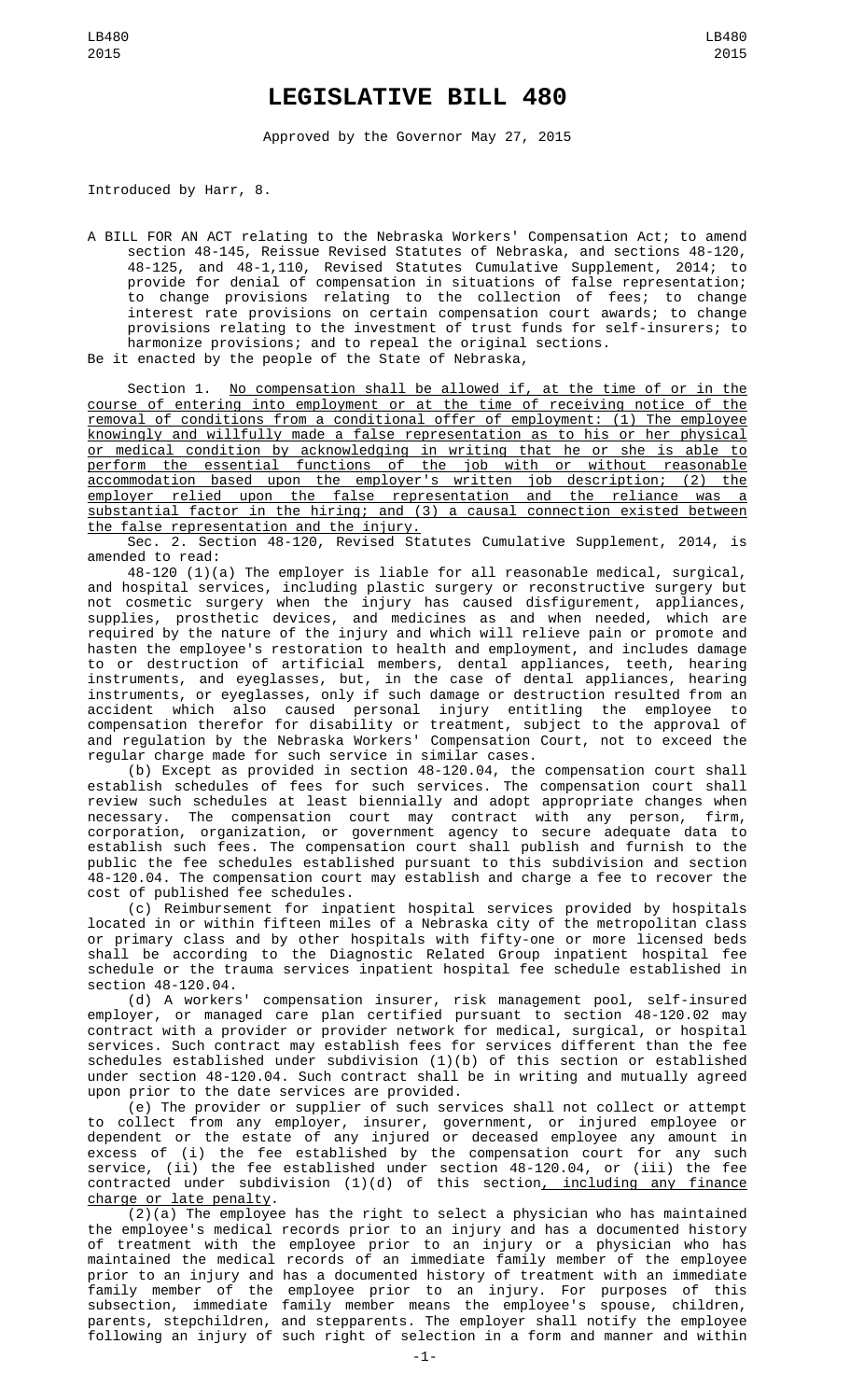LB480 2015

a timeframe established by the compensation court. If the employer fails to notify the employee of such right of selection or fails to notify the employee of such right of selection in a form and manner and within a timeframe established by the compensation court, then the employee has the right to select a physician. If the employee fails to exercise such right of selection in a form and manner and within a timeframe established by the compensation court following notice by the employer pursuant to this subsection, then the employer has the right to select the physician. If selection of the initial physician is made by the employee or employer pursuant to this subsection following notice by the employer pursuant to this subsection, the employee or employer shall not change the initial selection of physician made pursuant to this subsection unless such change is agreed to by the employee and employer or is ordered by the compensation court pursuant to subsection (6) of this section. If compensability is denied by the workers' compensation insurer, risk management pool, or self-insured employer, (i) the employee has the right to select a physician and shall not be made to enter a managed care plan and (ii) the employer is liable for medical, surgical, and hospital services subsequently found to be compensable. If the employer has exercised the right to select a physician pursuant to this subsection and if the compensation court subsequently orders reasonable medical services previously refused to be furnished to the employee by the physician selected by the employer, the compensation court shall allow the employee to select another physician to furnish further medical services. If the employee selects a physician located in a community not the home or place of work of the employee and a physician is available in the local community or in a closer community, no travel expenses shall be required to be paid by the employer or his or her workers' compensation insurer.

(b) In cases of injury requiring dismemberment or injuries involving major surgical operation, the employee may designate to his or her employer the physician or surgeon to perform the operation.

(c) If the injured employee unreasonably refuses or neglects to avail himself or herself of medical or surgical treatment furnished by the employer, except as herein and otherwise provided, the employer is not liable for an aggravation of such injury due to such refusal and neglect and the compensation court or judge thereof may suspend, reduce, or limit the compensation otherwise payable under the Nebraska Workers' Compensation Act.

(d) If, due to the nature of the injury or its occurrence away from the employer's place of business, the employee or the employer is unable to select a physician using the procedures provided by this subsection, the selection requirements of this subsection shall not apply as long as the inability to make a selection persists.

(e) The physician selected may arrange for any consultation, referral, or extraordinary or other specialized medical services as the nature of the injury requires.

(f) The employer is not responsible for medical services furnished or ordered by any physician or other person selected by the employee in disregard of this section. Except as otherwise provided by the Nebraska Workers' Compensation Act, the employer is not liable for medical, surgical, or hospital services or medicines if the employee refuses to allow them to be furnished by the employer.

(3) No claim for such medical treatment is valid and enforceable unless, within fourteen days following the first treatment, the physician giving such treatment furnishes the employer a report of such injury and treatment on a form prescribed by the compensation court. The compensation court may excuse the failure to furnish such report within fourteen days when it finds it to be in the interest of justice to do so.

(4) All physicians and other providers of medical services attending<br>injured employees shall comply with all the rules and regulations adopted and injured employees shall comply with all the rules and regulations adopted and promulgated by the compensation court and shall make such reports as may be required by it at any time and at such times as required by it upon the condition or treatment of any injured employee or upon any other matters concerning cases in which they are employed. All medical and hospital information relevant to the particular injury shall, on demand, be made available to the employer, the employee, the workers' compensation insurer, and the compensation court. The party requesting such medical and hospital information shall pay the cost thereof. No such relevant information developed in connection with treatment or examination for which compensation is sought shall be considered a privileged communication for purposes of a workers' compensation claim. When a physician or other provider of medical services willfully fails to make any report required of him or her under this section, the compensation court may order the forfeiture of his or her right to all or part of payment due for services rendered in connection with the particular case.

(5) Whenever the compensation court deems it necessary, in order to assist it in resolving any issue of medical fact or opinion, it shall cause the employee to be examined by a physician or physicians selected by the compensation court and obtain from such physician or physicians a report upon the condition or matter which is the subject of inquiry. The compensation court may charge the cost of such examination to the workers' compensation insurer. The cost of such examination shall include the payment to the employee of all necessary and reasonable expenses incident to such examination, such as transportation and loss of wages.

(6) The compensation court shall have the authority to determine the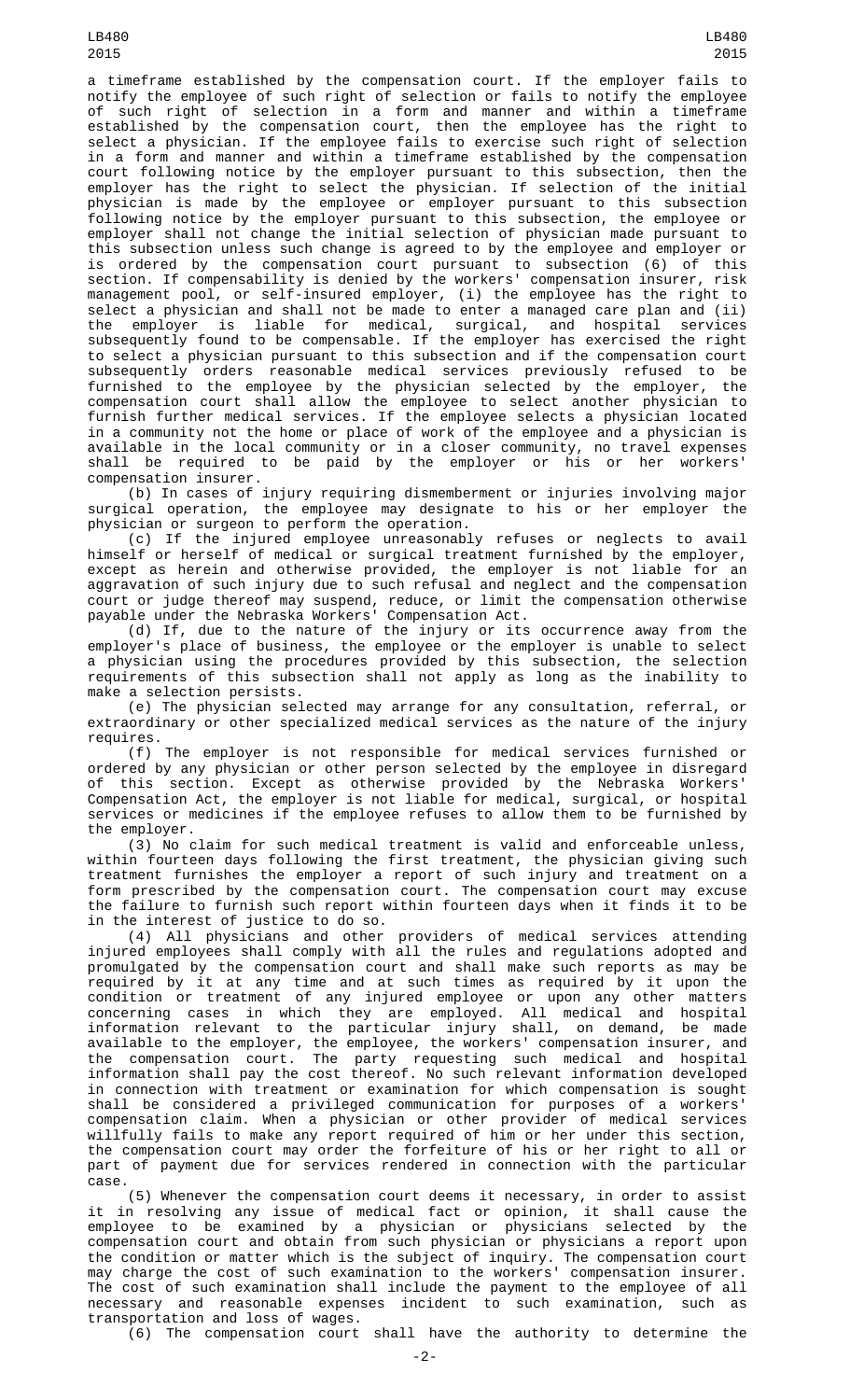LB480 2015

necessity, character, and sufficiency of any medical services furnished or to be furnished and shall have authority to order a change of physician, hospital, rehabilitation facility, or other medical services when it deems such change is desirable or necessary. Any dispute regarding medical, surgical, or hospital services furnished or to be furnished under this section may be submitted by the parties, the supplier of such service, or the compensation court on its own motion for informal dispute resolution by a staff member of the compensation court or an outside mediator pursuant to section 48-168. In addition, any party or the compensation court on its own motion may submit such a dispute for a medical finding by an independent medical examiner pursuant to section 48-134.01. Issues submitted for informal dispute resolution or for a medical finding by an independent medical examiner may include, but are not limited to, the reasonableness and necessity of any medical treatment previously provided or to be provided to the injured employee. The compensation court may adopt and promulgate rules and regulations regarding informal dispute resolution or the submission of disputes to an independent medical examiner that are considered necessary to effectuate the purposes of this section.

(7) For the purpose of this section, physician has the same meaning as in section 48-151.

(8) The compensation court shall order the employer to make payment directly to the supplier of any services provided for in this section or reimbursement to anyone who has made any payment to the supplier for services provided in this section. No such supplier or payor may be made or become a party to any action before the compensation court.

(9) Notwithstanding any other provision of this section, a workers' compensation insurer, risk management pool, or self-insured employer may contract for medical, surgical, hospital, and rehabilitation services to be provided through a managed care plan certified pursuant to section 48-120.02. Once liability for medical, surgical, and hospital services has been accepted or determined, the employer may require that employees subject to the contract receive medical, surgical, and hospital services in the manner prescribed in the contract, except that an employee may receive services from a physician selected by the employee pursuant to subsection (2) of this section if the physician so selected agrees to refer the employee to the managed care plan for any other treatment that the employee may require and if the physician so selected agrees to comply with all the rules, terms, and conditions of the managed care plan. If compensability is denied by the workers' compensation insurer, risk management pool, or self-insured employer, the employee may leave the managed care plan and the employer is liable for medical, surgical, and hospital services previously provided. The workers' compensation insurer, risk management pool, or self-insured employer shall give notice to employees subject to the contract of eligible service providers and such other information regarding the contract and manner of receiving medical, surgical, and hospital services under the managed care plan as the compensation court may prescribe.

Sec. 3. Section 48-125, Revised Statutes Cumulative Supplement, 2014, is amended to read:

48-125 (1)(a) Except as hereinafter provided, all amounts of compensation payable under the Nebraska Workers' Compensation Act shall be payable periodically in accordance with the methods of payment of wages of the employee at the time of the injury or death. Such payments shall be sent directly to the person entitled to compensation or his or her designated representative except as otherwise provided in section 48-149.

(b) Fifty percent shall be added for waiting time for all delinquent payments after thirty days' notice has been given of disability or after thirty days from the entry of a final order, award, or judgment of the Nebraska Workers' Compensation Court, except that for any award or judgment against the state in excess of one hundred thousand dollars which must be reviewed by the Legislature as provided in section 48-1,102, fifty percent shall be added for waiting time for delinquent payments thirty days after the effective date of the legislative bill appropriating any funds necessary to pay the portion of the award or judgment in excess of one hundred thousand dollars.

(2)(a) Whenever the employer refuses payment of compensation or medical payments subject to section 48-120, or when the employer neglects to pay compensation for thirty days after injury or neglects to pay medical payments subject to such section after thirty days' notice has been given of the obligation for medical payments, and proceedings are held before the compensation court, a reasonable attorney's fee shall be allowed the employee by the compensation court in all cases when the employee receives an award. Attorney's fees allowed shall not be deducted from the amounts ordered to be paid for medical services nor shall attorney's fees be charged to the medical providers.

(b) If the employer files an appeal from an award of a judge of the compensation court and fails to obtain any reduction in the amount of such award, the Court of Appeals or Supreme Court shall allow the employee a reasonable attorney's fee to be taxed as costs against the employer for such appeal.

(c) If the employee files an appeal from an order of a judge of the compensation court denying an award and obtains an award or if the employee files an appeal from an award of a judge of the compensation court when the amount of compensation due is disputed and obtains an increase in the amount of such award, the Court of Appeals or Supreme Court may allow the employee a reasonable attorney's fee to be taxed as costs against the employer for such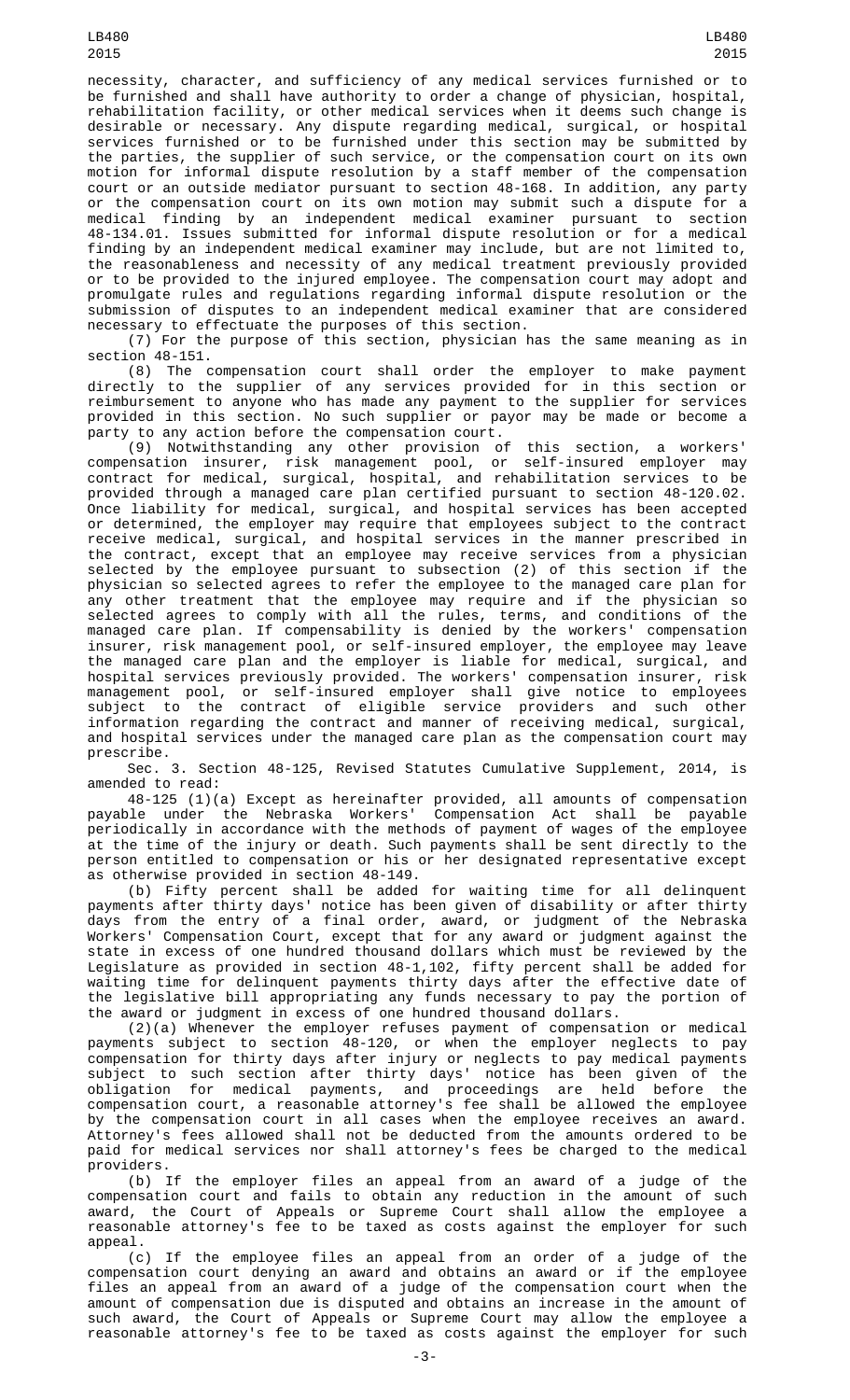appeal.

(d) A reasonable attorney's fee allowed pursuant to this subsection shall not affect or diminish the amount of the award.

(3) When an attorney's fee is allowed pursuant to this section, there shall further be assessed against the employer an amount of interest on the final award obtained, computed from the date compensation was payable, as provided in section 48-119, until the date payment is made by the employer<u>. For</u> any injury occurring prior to the effective date of this act, the interest rate <u>shall be</u> <del>, at a rate</del> equal to the rate of interest allowed per annum under section 45-104.01, as such rate may from time to time be adjusted by the Legislature. <u>For any injury occurring on or after the effective date of this</u> act, the interest rate shall be equal to six percentage points above the bond investment yield, as published by the Secretary of the Treasury of the United States, of the average accepted auction price for the first auction of each annual quarter of the twenty-six-week United States Treasury bills in effect on the date of entry of the judgment. Interest shall apply only to those weekly compensation benefits awarded which have accrued as of the date payment is made by the employer. If the employer pays or tenders payment of compensation, the amount of compensation due is disputed, and the award obtained is greater than the amount paid or tendered by the employer, the assessment of interest shall be determined solely upon the difference between the amount awarded and the amount tendered or paid.

Sec. 4. Section 48-145, Reissue Revised Statutes of Nebraska, is amended to read:

48-145 To secure the payment of compensation under the Nebraska Workers' Compensation Act:

(1) Every employer in the occupations described in section 48-106, except the State of Nebraska and any governmental agency created by the state, shall either (a) insure and keep insured its liability under such act in some corporation, association, or organization authorized and licensed to transact the business of workers' compensation insurance in this state, (b) in the case of an employer who is a lessor of one or more commercial vehicles leased to a self-insured motor carrier, be a party to an effective agreement with the selfinsured motor carrier under section 48-115.02, (c) be a member of a risk management pool authorized and providing group self-insurance of workers' compensation liability pursuant to the Intergovernmental Risk Management Act, or (d) with approval of the Nebraska Workers' Compensation Court, self-insure its workers' compensation liability.

An employer seeking approval to self-insure shall make application to the<br>compensation court in the form and manner as the compensation court may compensation court in the form and manner as the compensation court may prescribe, meet such minimum standards as the compensation court shall adopt and promulgate by rule and regulation, and furnish to the compensation court satisfactory proof of financial ability to pay direct the compensation in the amount and manner when due as provided for in the Nebraska Workers' Compensation Act. Approval is valid for the period prescribed by the compensation court unless earlier revoked pursuant to this subdivision or subsection (1) of section 48-146.02. Notwithstanding subdivision (1)(d) of this section, a professional employer organization shall not be eligible to selfinsure its workers' compensation liability. The compensation court may by rule and regulation require the deposit of an acceptable security, indemnity, trust, or bond to secure the payment of compensation liabilities as they are incurred. The agreement or document creating a trust for use under this section shall contain a provision that the trust may only be terminated upon the consent and approval of the compensation court. Any beneficial interest in the trust principal shall be only for the benefit of the past or present employees of the self-insurer and any persons to whom the self-insurer has agreed to pay benefits under subdivision (11) of section 48-115 and section 48-115.02. Any limitation on the termination of a trust and all other restrictions on the ownership or transfer of beneficial interest in the trust assets contained in such agreement or document creating the trust shall be enforceable, except that any limitation or restriction shall be enforceable only if authorized and approved by the compensation court and specifically delineated in the agreement or document.<u> The trustee of any trust created to satisfy the requirements of</u> this section may invest the trust assets in the same manner authorized under subdivisions (1)(a) through (i) of section 30-3209 for corporate trustees holding retirement or pension funds for the benefit of employees or former employees of cities, villages, school districts, or governmental or political subdivisions, except that the trustee shall not invest trust assets into stocks, bonds, or other obligations of the trustor. If, as a result of such investments, the value of the trust assets is reduced below the acceptable trust amount required by the compensation court, then the trustor shall deposit additional trust assets to account for the shortfall.

Notwithstanding any other provision of the Nebraska Workers' Compensation Act, a three-judge panel of the compensation court may, after notice and hearing, revoke approval as a self-insurer if it finds that the financial condition of the self-insurer or the failure of the self-insurer to comply with an obligation under the act poses a serious threat to the public health, safety, or welfare. The Attorney General, when requested by the administrator of the compensation court, may file a motion pursuant to section 48-162.03 for an order directing a self-insurer to appear before a three-judge panel of the compensation court and show cause as to why the panel should not revoke approval as a self-insurer pursuant to this subdivision. The Attorney General shall be considered a party for purposes of such motion. The Attorney General